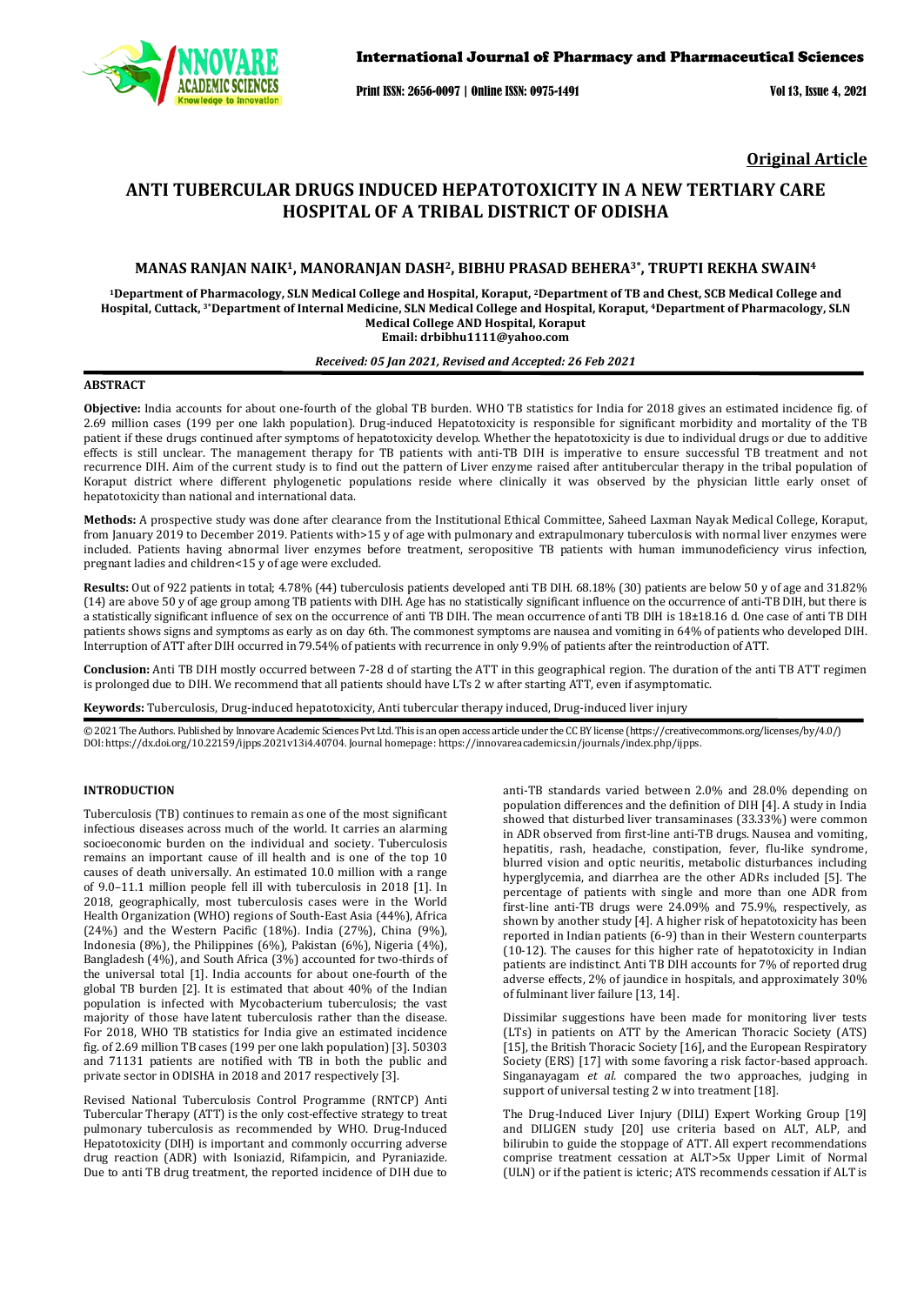3-5xULN and the patient reports symptoms including nausea, anorexia, vomiting, abdominal pain, and jaundice. Each advisory body has recommendations for treatment re-introduction when LTs have normalized; these either opine sequential re-introduction with incremental dose increase or re-introduction at full dosage [15-17].

Anti-tuberculosis drug-induced hepatotoxicity (anti-TB-DIH) may be a consequence of the direct toxicity of the primary compound, a metabolite, or from an immunologically mediated response, affecting hepatocytes, biliary epithelial cells, and/or liver vasculature [15, 21]. Most types of anti-TB-DIH are attributable to metabolic idiosyncrasy due to the metabolites released or accumulated during the metabolic course. These hypersensitivity or metabolic reactions happen largely independent of the dose [22]. The pathogenesis of DIH caused by Isoniazid is not well understood [23]. Hepatocyte necrosis, ballooning degeneration, and inflammatory infiltrate suggest dose-related toxicity [24]. Whether the hepatotoxicity is due to individual drugs or due to additive effects is still unclear.

DIH diminishes the efficiency of anti-TB management, may lead to non-adherence and can cause treatment failure, recurrence, or drug resistance [25]. DIH is responsible for major morbidity and mortality of tuberculosis patients if these therapies continued after symptoms of hepatotoxicity manifest [26]. The management therapy for TB patients with anti TB DIH is imperative to ensure successful TB treatment and not recurrence DIH.

# **AIM OF THE STUDY**

So the aim of current study is to find out the pattern of Liver enzyme raised after ATT in the tribal population of Koraput district where different phylogenetic populations reside where clinically it was observed by the physician little early onset of hepatotoxicity than national and international data.

## **MATERIALS AND METHODS**

A prospective study was done after clearance from Institutional Ethical Committee, Saheed Laxman Nayak Medical College, Koraput from January 2019 to December 2019. Patients' data were collected from the Department of TB and Chest and Medical Record Department SLNMCH. Patients' demographic data, co-morbidities, addictions, medications, signs and symptoms, details of ATT, time of DIH onset from the start of ATT, duration of withdrawal of ATT, timing of the reintroduction of ATT were collected. Investigations details like sputum for AFB, CBNAAT, Chest X-ray, Urea, Creatinine, Liver enzymes, Serum bilirubin, HIV, Hepatitis, CBC, FBS, HbA1c data also collected for evaluation and analysis. During the beginning of treatment for tuberculosis, those patients who had no abnormal liver functions were taken as study population, and patients with active TB without DIH were considered as control. DIH case was defined as per DILI Expert working Group and DILIGEN CRITERIA.

Monitoring of patients, who started ATT, was done every 7 d by evaluating Liver Function Tests and comparing with baseline values before treatment in those patients who developed symptoms of liver injury. If ATT was more than 3 times Upper Normal Limits with symptoms and 5 times ULN without symptoms, ATT was discontinued. In the case of severe tuberculosis patients, modified ATT regimens were continued. After Liver enzymes come to normal after treatment again ATT started under close supervision and monitoring of liver enzymes by TB and Chest Physician.

## **Inclusion criteria**

• Patients with > 15 y of age.

• Those patients with pulmonary and extrapulmonary tuberculosis with normal liver enzymes.

## **Exclusion criteria**

- Patients having abnormal liver enzymes before treatment.
- TB patients with human immunodeficiency virus infection.
- Pregnant ladies and children<15 y of age.

#### **Statistical analysis**

The statistical analysis was done using the Statistical Package for Social Sciences (SPSS) version 21.0. Discrete variables were presented as frequency and percentages. Continuous variables were presented as means and standard deviation (SD) for unpaired data; a Student t-test was used to compare mean values (for two groups). A Chi-square test was used to determine the significant associations between categorical variables. P-value<0.05\* was considered statistically significant and Pvalue<0.001\*\* was considered statistically very significant.

### **RESULTS**

During the study period, a total of 922 patients were diagnosed with tuberculosis and given ATT in SLNMCH. Out of which 51.41% (474) cases were pulmonary tuberculosis and 46.75% (431) cases were extrapulmonary tuberculosis; the rest 17 cases had no data about the site of the lesion. Out of 922 cases with tuberculosis, we included 44 tuberculosis patients with anti TB DIH (4.78%) in our study that fulfills inclusion and exclusion criteria. They were compared with 44 TB patients without anti TB DIH who were taken as controls.

#### **Table 1: Age distribution**

| Age    | TB patients with DIH (n=44) |               |     | TB patients without DIH (n=44) |             |  |
|--------|-----------------------------|---------------|-----|--------------------------------|-------------|--|
|        |                             | $\frac{9}{6}$ |     | %                              |             |  |
| < 50 v | 30                          | 68.18%        | ے ت | 72.73%                         | $P = 0.815$ |  |
| >50v   |                             | 31.82%        | ᅩ   | 27.27%                         |             |  |

Table 1 shows in our study population, 68.18% (30) patients are below 50 y of age and 31.82% (14) are above 50 y of age group among TB patients with DIH. Age has no statistically significant (p = 0.815) influence on the occurrence of anti-TB DIH [table 1], but

there is statistically significant  $(p = 0.027)^*$  influence of sex on occurrence of anti TB DILI [table 2]. Table 2 show M: F ratio among TB patients without DIH is 3: 1 whereas it is 1: 1 among TB patients with DIH.

#### **Table 2: Sex distribution**

| <b>Sex</b> | TB patients with DIH (n=44) |      | TB patients without DIH (n=44) |      | P-value      |
|------------|-----------------------------|------|--------------------------------|------|--------------|
|            |                             | $\%$ |                                | $\%$ |              |
| Male       | $\sim$<br>▵                 | 50%  | $\sim$<br>- ບ ບ                | 75%  | $P = 0.027*$ |
| Female     | ~~<br>▵                     | 50%  | . .                            | 25%  |              |

One case of anti TB DIH patients shows signs and symptoms as early as on day  $6<sup>th</sup>$  and confirmed by lab findings on day  $7<sup>th</sup>$ ; and the last case or delayed case detected on the 42nd day of starting antitubercular drugs. The mean occurrence of anti TB DIH is 18±18.16 d [table 3]. The number of TB patients who developed DIH between 7<sup>th</sup> to 28<sup>th</sup> days is more (62%).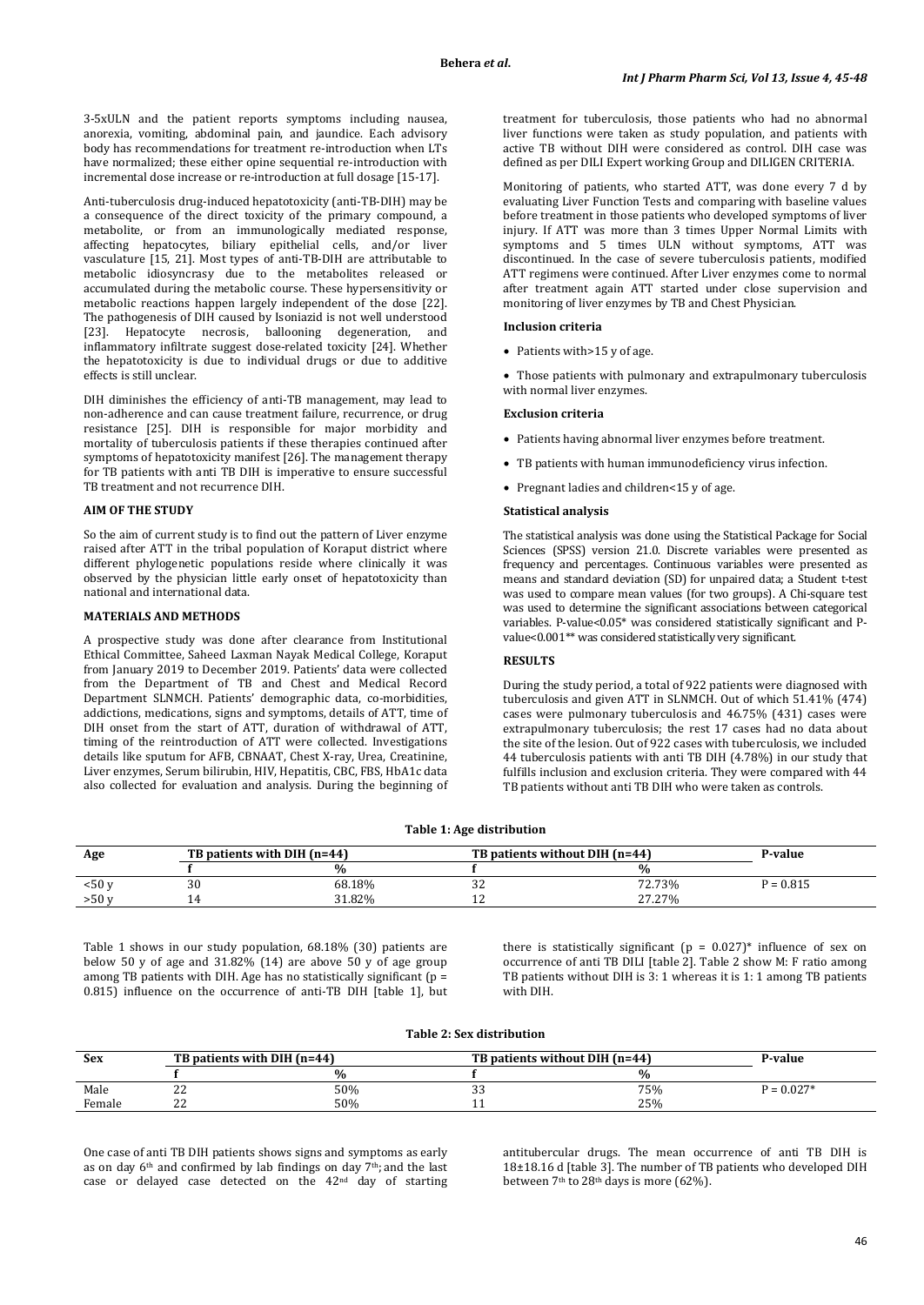## **Table 3: Time of onset in tuberculosis patients with DIH**

| of DIH<br>Onset |                   |
|-----------------|-------------------|
| Min-max days    | $6th-42nd$<br>day |
| $\sim$<br>mean± | $18 + 18.1$       |
|                 |                   |

AST, ALT and total bilirubin tests have been conducted in all TB patients with anti-tubercular drugs. Initially, there is no significant difference in AST, ALT, and total bilirubin on day 0.

# **Table 4: Comparison of laboratory parameters of TB patients with anti TB DIH and without anti TB DIH**

| Laboratory parameters                | TB patients with DIH (n=44) | TB patients without DIH (n=44) | P-value     |
|--------------------------------------|-----------------------------|--------------------------------|-------------|
|                                      | In mean+SD                  | In mean+SD                     |             |
| Hemoglobin (gm/dl)                   | $10.09 \pm 1.32$            | $11.09 \pm 1.62$               | $0.002*$    |
| Total bilirubin (mg/dl)              | $1.87 \pm 1.25$             | $0.94 \pm 0.35$                | $< 0.001**$ |
| Aspartate aminotransferase/AST(IU/I) | 246.97±22.45                | $40.38 \pm 12.37$              | $< 0.001**$ |
| Alanine aminotransferase/ALT(IU/l)   | 152.53±11.21                | $41.64 \pm 13.52$              | $< 0.001**$ |

Comparison between laboratory parameters of TB patients with anti-TB DIH and without anti TB DIH showed a statistically significant difference. Values are expressed as mean+SD.

Table 4 shows liver function tests conducted for tuberculosis patients at the beginning of diagnosis of DIH. The mean test result for hemoglobin, total bilirubin, AST, and ALT is 10.09±1.32 gm/dl,

1.87±1.25 mg/dl, 246.97±22.45 IU/l, and 152.53±11.21 IU/l, respectively; which are found to be statistically very significant when compared with the same parameters in TB patients without DIH.

# **Table 5: Impact of anti TB DIH on TB treatment of the patients (N=44)**

| <b>Impact of anti TB DIH</b>                                               | Number of anti-TB DIH patients (N=44) |        |  |
|----------------------------------------------------------------------------|---------------------------------------|--------|--|
|                                                                            |                                       | %      |  |
| Stop all anti-tubercular drugs/interruption of ATT after DIH               | 35                                    | 79.54% |  |
| Modified ATT/Substitution therapy (Streptomycin, Levofloxacin, Ethambutol) |                                       | 18.18% |  |
| No change in ATT/Treatment continue                                        |                                       | 2.27%  |  |
| Recurrence anti TB DIH                                                     |                                       | 9.09%  |  |

After diagnosis of anti-TB DIH, in 35 (79.54%) patients, all antitubercular drugs are stopped; in 8 (18.18%) patients, the substitution therapy with Streptomycin, Levofloxacin and Ethambutol (modified ATT) are given after withdrawn of anti-TB therapy [table 5]. In 1 (2.27%) patient; there was no change in anti TB regimen and the treatment with ATT was continued. After treatment with hepatoprotective drugs in those 35 patients in whom ATT was stopped, there was an improvement in liver enzymes and signs and symptoms in all 35 patients after one month. But, in 4 (9.9%) patients, recurrence of anti TB DIH occurs.

### **DISCUSSION**

During the study period, out of 922 patients in total; 51.41% (474) cases were pulmonary tuberculosis and 46.75% (431) cases were extrapulmonary tuberculosis. Out of which, we included 44 tuberculosis patients with anti TB DIH (4.78%) in our study that fulfills inclusion and exclusion criteria. Alu Abbra *et al.* study found the onset of anti TB DIH in 6.9% of tuberculosis patients [27].

Age has no statistically significant (p>0.05) influence on the occurrence of anti-TB DIH [table 1], but there is statistically significant ( $p < 0.05$ ) influence of sex on the occurrence of anti TB DIH [table 2] in our study. In Gronhagen *et al.* study, female was a risk factor for hepatotoxicity [28]. Maria *et al.* study showed that age and sex not statistically significant influences on the occurrence of anti-TB DIH [29]. With a different result, Buntoro *et al.* study showed that sex did not affect the increase in ALT level but age had an effect on the increase in ALT level in TB patients who were treated with first-line anti-TB drugs [30].

In our study, we found that lower Hb, low body weight and alcohol consumption has a higher rise in liver enzymes. Gronhagen *et al.* study also found high alcohol intake as a risk factor for hepatotoxicity [28].

The commonest symptoms are nausea and vomiting in 64% of patients who developed DIH. Jaundice was found in 28% of the patients who developed DIH. 55% had digestive symptoms and

jaundice was the presenting complaint in 10% of patients in the Black *et al.* study [24].

If AST or ALT is more than 5 times the ULN value with or without symptoms and>3 times plus jaundice or hepatitis the ATT should be discontinued [15, 16, and 31]. In our study, anti TB drugs were discontinued in 79.54% of patients as they meet the abovementioned criteria. In 18.18% of patients, the increase in AST, ALT is not more than 5 times the ULN but in between 2 to 5 times without jaundice or hepatitis. So in these 8 patients, we substitute the recommended ATT with modified ATT Streptomycin, Levofloxacin, and Ethambutol. In one patient (2.27%) there is no significant increase in liver enzymes so ATT is continued but under observation. 9.09% had a recurrence of DIH. These findings were very much similar to Maria *et al.* study, which found interruption in 78.9%, substitution therapy in 15.8%, no change of treatment in 2.27%, and recurrence in 11.4% of anti TB DIH patients [29].

In our study,  $62\%$  of anti TB DIH occurred between  $7<sup>th</sup>$  to  $28<sup>th</sup>$  days of starting ATT which is quite earlier than other studies. In Alu Abbra *et al.* study, the onset of DIH in 53% of patients was within 2 w [27]. The median time to DIH of 18+18.16 d is comparable with the Singanayagam *et al.* study and Alu Abbra *et al.* study [18, 27] and indicates to us that all patients should have LTs 2 w after starting ATT, even if asymptomatic. The improvement in liver enzymes started from day 10<sup>th</sup> onwards up to day 25<sup>th</sup> of withdrawal of ATT and after starting the hepatoprotective drug.

# **CONCLUSION**

Anti TB DIH mostly occurred between 7-28 d of starting the ATT in this geographical region with a median time to DIH of  $(18+18.16)$ . Maximum patients who developed DIH respond to the hepatoprotective drug with ATT withdrawal of one month. In only 9.9% of patients, there is a recurrence of hepatotoxicity after reintroduction of ATT. The rest of the anti-TB DIH patients completed their anti TB treatment after recovery of one month successfully. But the duration of the anti TB ATT regimen is